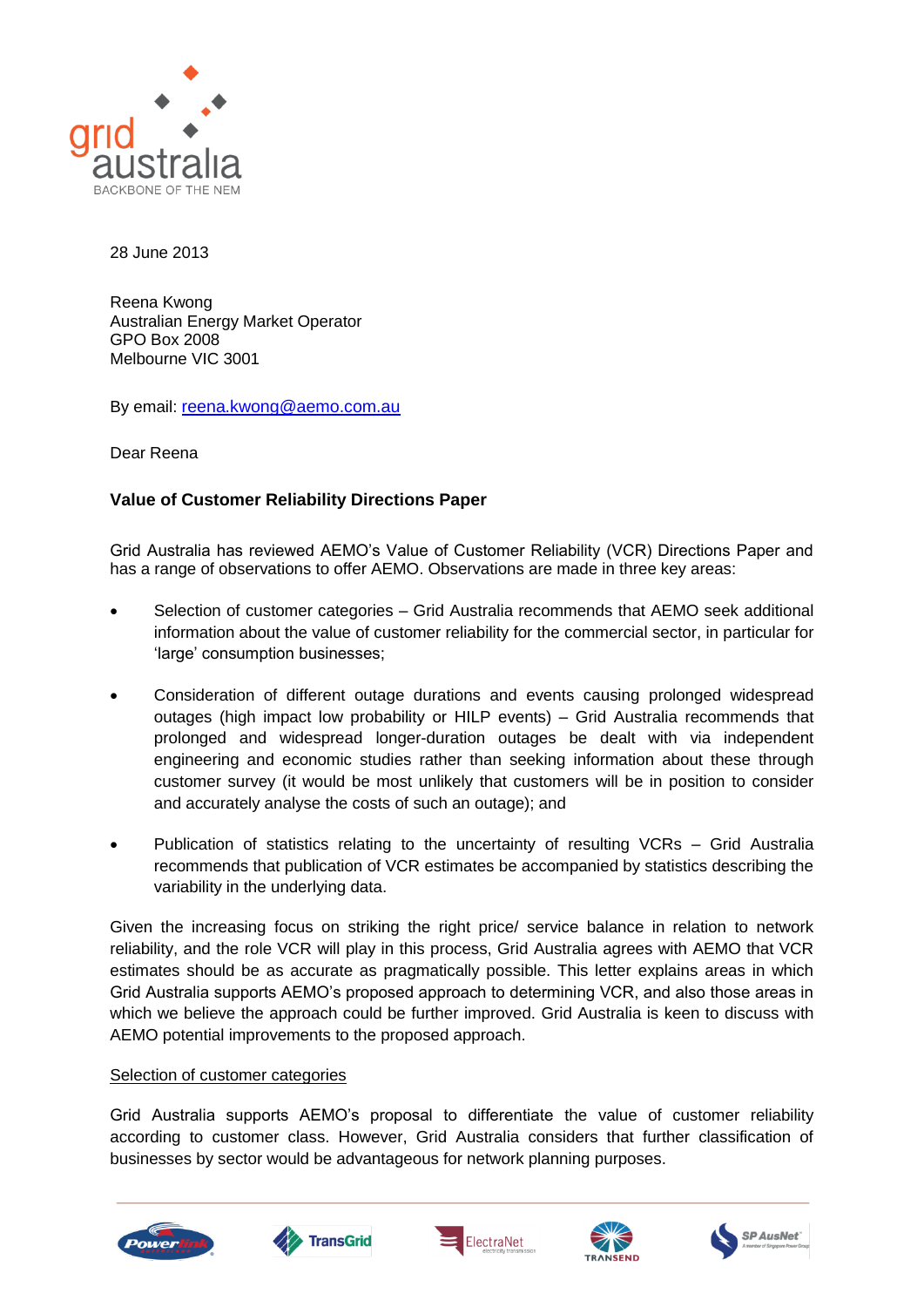

In its Directions Paper, AEMO has proposed four customer classes based on annual average energy consumption levels and whether the customer is a business or a residence. AEMO's proposed categories are: residential; small business (<40 MWh pa); medium business (40 to 100 MWh pa); and large business (>100 MWh pa). These categories appear to be based on thresholds established in the National Energy Retail Regulations, which as AEMO notes are not currently in force in all jurisdictions.

Grid Australia considers that the proposed large business category is too broad to be meaningfully representative. A minimum energy use of 100 MWh per annum is equivalent to an 11 kW average load. This covers businesses as diverse as medium sized suburban grocery stores, shopping centres, large schools, large farms, mines, manufacturing plants and smelters. It is almost inconceivable that these different business types would place comparable values on reliability, even when normalised (i.e. expressed on a per MWh basis).

Grid Australia considers that the surveys to determine VCR should attempt to classify customers to a greater level of detail. Even if AEMO is unable to apply the resulting information at each connection point, network service providers may well have more detailed information about their load composition and may therefore be able to utilise more granular VCR information if it is available. For example TNSPs explicitly understand the nature of each directly connected load; some DNSPs possess more detailed information about the nature of each connected load, or are at least able to estimate the make-up of feeder business loads via the load profile and the geographic area.

Grid Australia therefore proposes that, in addition to the small/ medium/ large commercial categories proposed, AEMO's survey should seek information as to the broad type of commercial load. We suggest the categories used in the Victorian VCR approach: commercial, industrial and agricultural. Grid Australia envisages that an additional survey question to obtain such information would involve minimal incremental effort. Even if the resulting additional VCR detail may not be able to be applied at every connection point, its existence cannot be detrimental and may be beneficial.

## Consideration of different outage durations and events causing prolonged widespread outages

Grid Australia supports AEMO's proposed approach to elicit information about customers' reliability preferences related to both the length and severity of the outage. Such information would provide a more robust basis for cost/ benefit analysis in network planning than a single number which does not consider outage duration or severity.

Grid Australia considers the proposal to differentiate between outages of 5 minutes, 1 hour, 6 hours and 1 day durations is entirely appropriate. We also consider that survey questions which aim to further distinguish between localised and widespread outages are appropriate.

We are concerned, however, that it would be most unlikely that a customer responding to survey questions will be in position to consider and accurately analyse the costs of a 1 week outage for example which results in an extended loss of supply to a major city or other large load centre. Such an event includes the risk that infrastructure such as water and sewerage, fuel pumps, traffic control, trains, and refrigerated food and medicine storage cannot function properly across a large area and population for the duration of that outage. These effects and their costs are distinct from those accompanying a shorter term and, or, localised outage.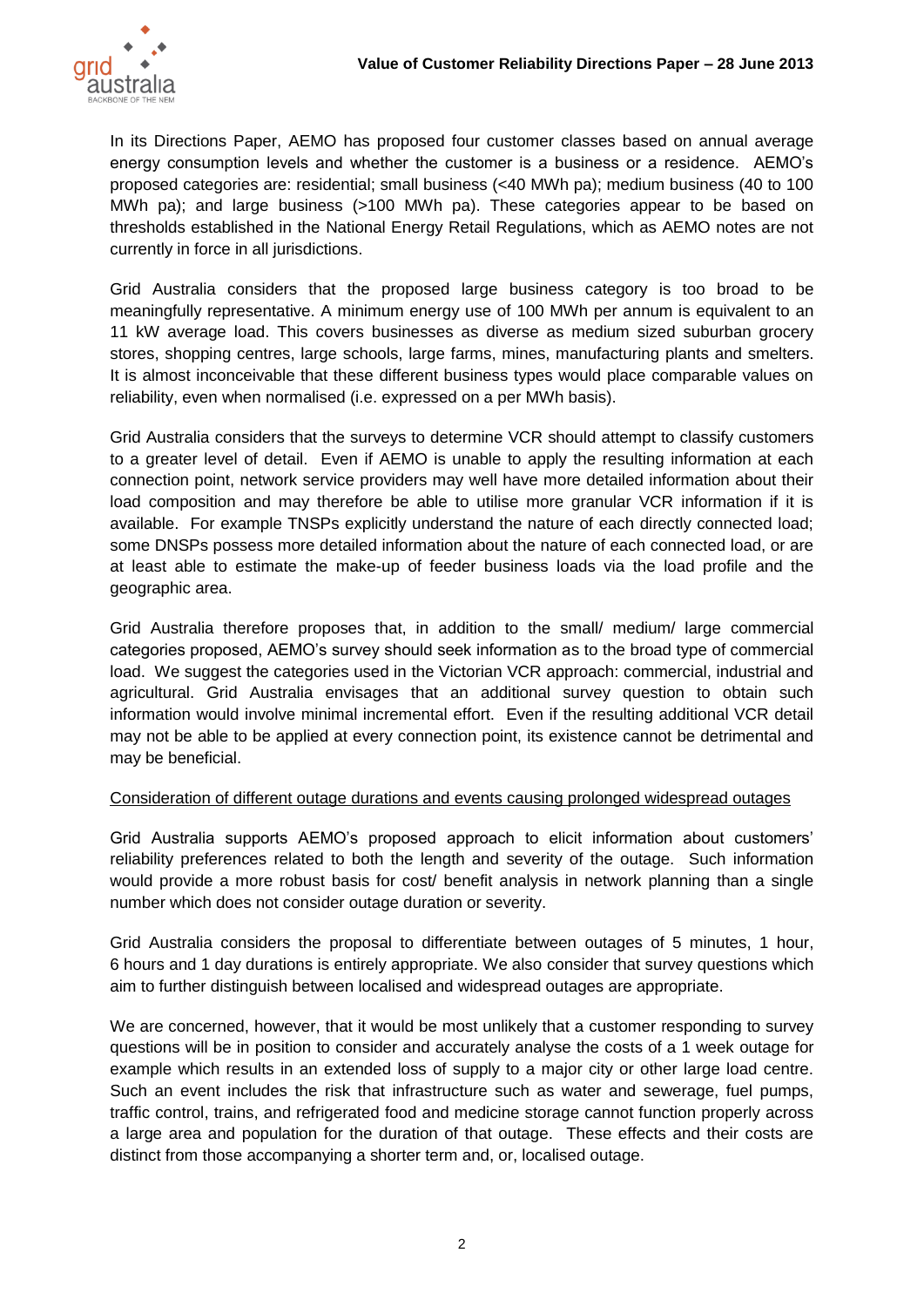

In its Electricity Network Regulatory Frameworks Inquiry report (released publicly on 26 June 2013), the Productivity Commission recognises that transmission is distinct from distribution in significant ways, and makes the following observations<sup>1</sup> (pp 542-43):

'Interruptions in transmission networks can include widespread cascading interruptions that take a long time to resolve. The costs of these faults could be larger than the costs found in a distribution-focussed survey. For example, the options for customers facing an outage might be more limited and costly if the whole region is without power...

Transmission businesses have to consider high-cost, low-probability events, and how these might be valued by customers who may have never experienced such extensive outages before. Costs might include trucking in fuel for generators and fresh water from long distances, and the costs to society of being without everyday services such as street lighting and some public transport...

'Transmission networks in one part of the NEM are connected to transmission networks in other parts. Failures in one part of the network can have network-wide impacts. Any such costs would also need to be included.'

The Productivity Commission therefore recommends<sup>2</sup>:

'The Australian Energy Market Operator (AEMO) should commission and pay the Australian Bureau of Statistics to undertake regular, detailed, disaggregated surveys based on best practice methodologies to reveal the value of reliability for different categories of customers, with the methodologies and results made public.

AEMO should commission suitably qualified experts to consider and measure the costs of interruptions not likely to be captured in the Australian Bureau of Statistics surveys. This should include the costs associated with citywide disruptions, including to telecommunications, water services and public transport, and the resulting loss of international reputation from lower reliability. AEMO should use these measures to supplement the results of the surveys.'

Grid Australia suggests that those qualified experts should assess the types of costs identified by the Commission by conducting a broadly scoped engineering and economic study of a major outage of a large load centre. Grid Australia suggests this approach to assessing the value of reliability in the context of avoiding a prolonged widespread outage will provide more meaningful information for decision-makers than a customer survey question about a one week outage of this kind.

Grid Australia notes that AEMO has been asked to develop VCRs and that, as AEMO acknowledges in its Directions Paper, it cannot specify the contexts for the application of VCRs throughout the NEM. Nonetheless, an engineering and economic study will be essential to inform Governments and the public about the potential consequences of a prolonged widespread outage. Planning for such an event cannot be done mechanistically. It requires senior decision

 $\overline{a}$ 

<sup>1</sup> Productivity Commission 2013, Electricity Network Regulatory Frameworks, Report No. 62, Canberra, pp.542-532.

<sup>2</sup> Ibid, p57.